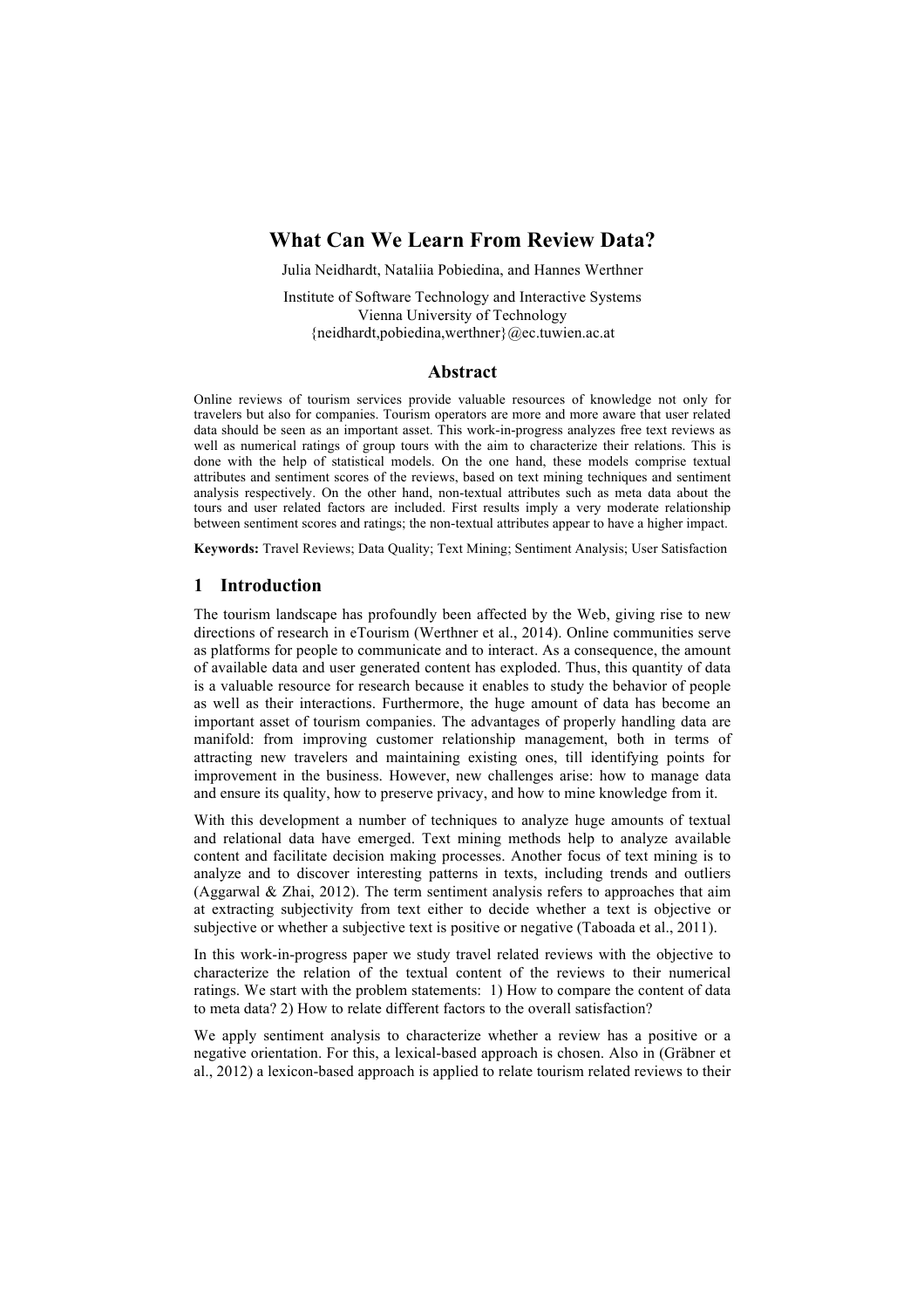numerical rating. However, there focus is on the construction of the lexicon, whereas we make use of an available one. In (Schmuck et al., 2013) statements about product properties of hotel reviews are extracted. Then it is tested whether those statements are subjective and, as a consequence, positive or negative. It is shown that for subjectivity recognition a lexical based approach (based on an already available wordlist of positive and negative words) performs better than machine learning techniques. In (Garcia et al., 2012) an approach is introduced that makes use of lexical data bases to calculate sentiment scores for tourism related reviews.

## **2 The Data**

The work is done within a project with a partner company (Due to contractual commitments we do not disclose the name). This company is an online marketplace where group tours to over 200 countries world-wide can be compared and booked. On the platform, users can engage with co-travelers in so-called meets before the tour. The messages in the meets are usually short and are often written in moments when users are excited. After the tour, a traveler can leave a review, containing free text and five-star ratings for the categories guide, transportation, accommodation, meals, value for money. The text of a review can be left empty but the ratings have to be chosen: "5" is the maximum possible rating and "1" is the minimum.

Before starting the analysis of the data, we uncovered several data quality issues. After removing duplicates, empty entries, reviews that were not submitted directly via the platform and reviews with missing ratings, only 3912 reviews from the original 25265 are left. 2145 reviews in the final sample have 5 stars in all categories. On the other hand, only 155 reviews (4.0%) have no 5 star at all. For a review we know the creation date, the resp. user, and the date when the tour started. Based on the dates of submission and travel, we see how soon a review was done after the tour had finished. We consider reviews, which are submitted within 11 days as *soon*, and the rest as *late* reviews. We also know how active users are overall on the platform. We measure their activities by the amount of messages they write in the meets.

The information about tours encompasses such attributes as tour length, location, tour operator, maximum possible group size, and preferable age of the participants. A tour may span across several continents, a variety of countries and numerous cities. Out of 855 tours in our sample, there are only two tours including three continents, 26 tours across two continents, and the rest are done on one continent. To differentiate tours by their length, we group them into categories: *short* tours up to 3 days, *medium* length tours from 4 up to 11 days, *long* tours last 12-20 days, and *very long* tours with a program for more than 20 days. For the maximum group size we introduce the following categories: *small* groups with 4-15 participants, *medium* groups with 16-20 persons, and *large* groups which allow more than 20 persons. There is also a considerable amount of reviews for which maximum group size is *not indicated*.

### **3 The Text**

In Section 2 we mention that the ratings of the tours are extremely positive. To get a more comprehensive picture, we incorporate the content into our analysis. Thereby, we design a pre-processing procedure which includes decoding html/xml codes,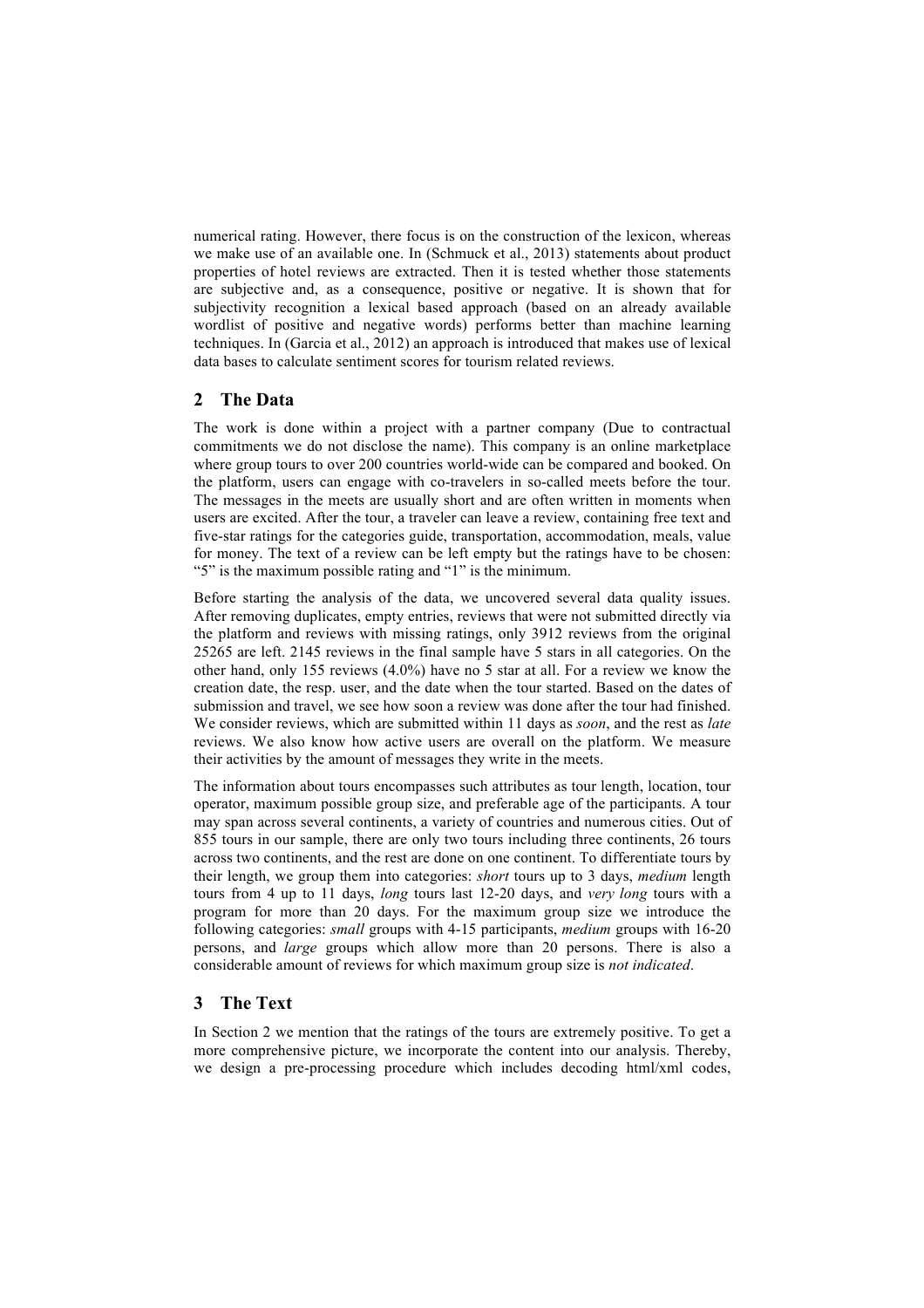removing html hashtags and hyperlinks, replacing contractions and omitting non-English reviews. We also design a procedure to identify the most popular emoticons.

To obtain sentiment scores for reviews, we perform tokenization and part-of-speech (POS) tagging; then we apply SentiWordNet (Baccianella et al., 2010). However, there a word can have different positive and negative scores depending on the context. To resolve this issue, we use the average of all scores (Taboada et al., 2011). Once a negation is encountered, we swap positive and negative scores for the rest of the tokens in the sentence (Miller et al., 2011). Also, emoticons are taken into account. We assign a sentiment score of 1.0 to positive and  $-1.0$  to negative emoticons.

Finally, we get several textual attributes for the reviews, e.g., the number of words, the number of emoticons, the number of nouns, adjectives or sentiment scores. For the extracted sentiment information in the reviews, we calculate an *effective sentiment score* as a difference of positive and negative scores per each word and sum up the calculated scores per each review. In Figure 1 we observe that most of the reviews are either neutral or slightly positive. According to the user specified ratings 87% reviews have five stars; such positivity is not reflected in the effective sentiment scores.



effective sentiment score (sum)



#### **4 Factors of User Satisfaction**

We use statistical models to define the dependencies between the ratings and the sentiment scores as well as other textual, tour and user factors. The goal is to identify those factors relating most to user satisfaction. Since the distribution of the ratings is skewed, we divide reviews into two subgroups: those with top rating in all categories; those where at least one rating is less than five. There are 2145 reviews (54.8%) in the first and 1767 in the second. We develop two binary logistic regression models.

In the first model, predictor variables are the grouped length of a tour; the group size (cf. Section 2); the number of countries the tour passed and the continent. We keep one tour operator (*Tour Operator B*) as a control variable. The second model uses all variables. Here, we include whether a user has posted the review *soon* or *late* (cf. Section 2), the sum and the variance of the sentiment scores (cf. Section 3). The number of words in a review is used as a control variable. We also include a binary variable "Comment in Meets by User" for indicating whether or not the composer of the review has participated within a meet. The models are tested on a subsample of 3910 reviews, where we randomly select 850 reviews belonging to group 1 ("5 stars only") and 850 belonging to the other group. Table 1 shows the results.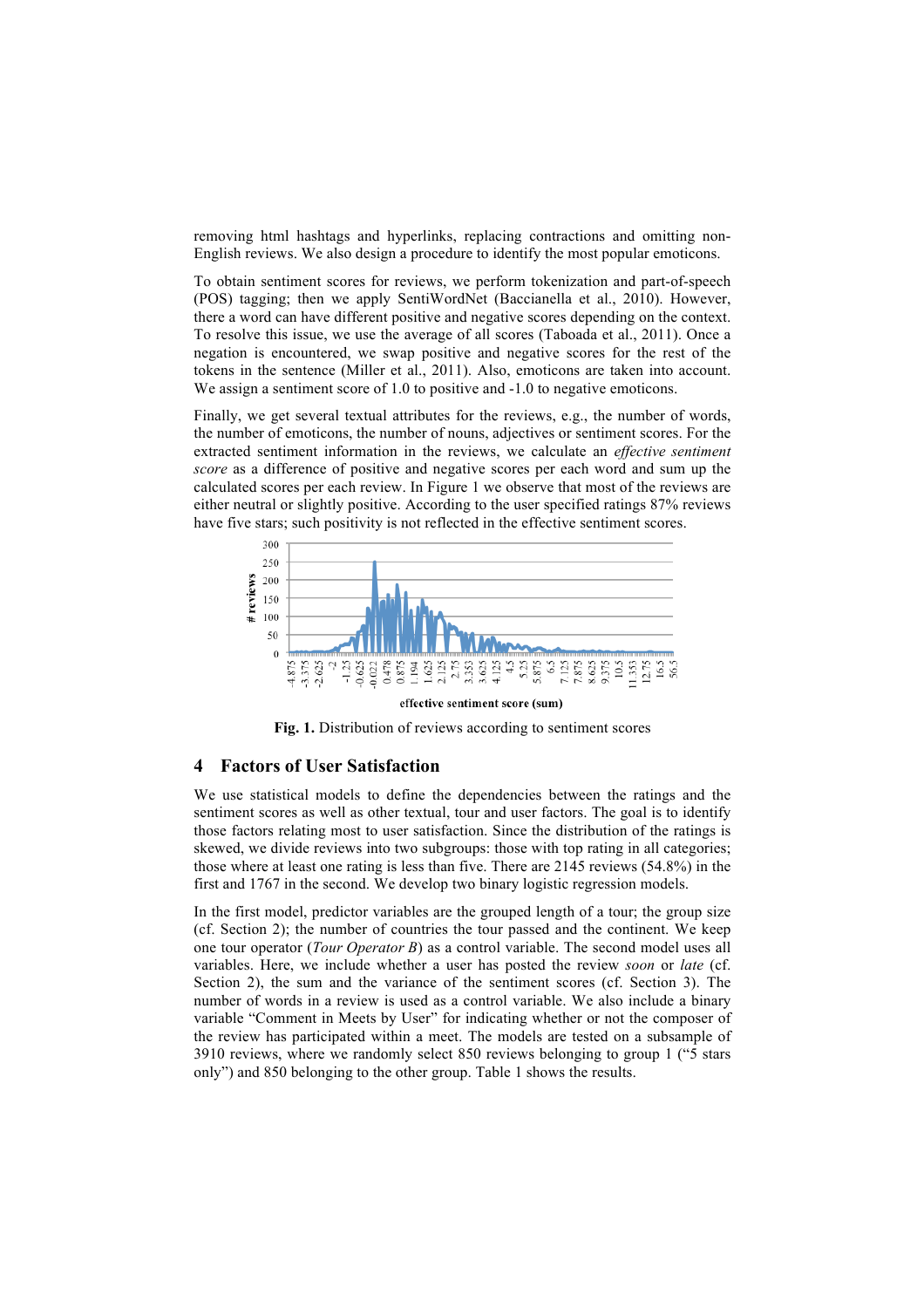**Table 1.** Logistic Regression Models

| <b>Logistic Regression</b>                                                     | Model 1           | Model 2                      |
|--------------------------------------------------------------------------------|-------------------|------------------------------|
| (Intercept)                                                                    | $-1.11(0.29)$ *** | $-0.94(0.30)$ **             |
| Tour Length Medium                                                             | $0.31(0.15)^{*}$  | $0.36(0.16)^{*}$             |
| Tour Length Short                                                              | $0.78(0.24)$ **   | $0.75(0.25)$ **              |
| Tour Length Very Long                                                          | $0.26(0.36)$ .    | 0.18(0.16)                   |
| Group Size Large                                                               | $0.52(0.18)$ **   | 0.69(0.19)                   |
| Group Size Medium                                                              | $0.31(0.17)$ .    | $0.44(0.18)^{*}$             |
| Group Size Small                                                               | $-0.15(0.17)$     | $-0.04(0.17)$ ***            |
| Number of Countries                                                            | $-0.05(0.03)^{*}$ | $-0.05(0.03)$ .              |
| Continent Asia                                                                 | $0.94(0.27)$ ***  | $1.13(0.28)$ ***             |
| Continent Australia                                                            | $-0.03(0.30)$ **  | 0.23(0.31)                   |
| Continent Europe                                                               | $0.79(0.28)$ **   | $0.74(0.28)$ **              |
| Continent North America                                                        | $1.23(0.32)$ ***  | $1.24(0.33)$ ***             |
| Continent South America                                                        | $0.77(0.36)^*$    | $0.83(0.37)^{*}$             |
| Tour Operator B                                                                | 3.34 $(0.76)$ *** | 3.02 $(0.76)$ ***            |
| Time of Posting by User Soon                                                   |                   | $-0.74(0.11)$ <sup>***</sup> |
| Sentiment Scores Sum                                                           |                   | 0.02(0.03)                   |
| Sentiment Scores Variance                                                      |                   | $3.11 (1.43)^*$              |
| Review Length                                                                  |                   | $-0.001(0.00)$               |
| Comment in Meets by User                                                       |                   | $-0.30(0.12)$ **             |
| $R^2$                                                                          | 0.081             | 0.129                        |
| Number of Complete Cases                                                       | 1700              | 1687                         |
| ***<br>$p < 0.001$ , $\binom{1}{p} < 0.01$ , $\binom{1}{p} < 0.05$ , $p < 0.1$ |                   |                              |

In Model 1, the most significant predictors for the top rated reviews are whether the tour is offered by *Tour Operator B* and the continent of the tour. The baseline of the factor continent is *Africa*. We see that tours in *Asia*, *Europe*, *North America* and *South America* are significantly more likely to be top rated than tours in *Africa*. As opposed to this, a tour in *Australia* is slightly more likely to be rated worse. The number of countries of a tour is also significantly related to the outcome – the more countries the worse the rating. Another significant predictor is the tour length. Compared to *long* tours (i.e., the baseline category) a tour of any other length (i.e., *medium*, *short* or *very long*) is likely to get a better rating. If the group size is *large*, the tour is significantly more likely to get top rated compared to the baseline (i.e., the group size is not indicated). Surprisingly, tours with *smaller* group size are more likely to be rated badly. This points at psychological factors independent of tour characteristics.

Statistical models

The results for Model 2 are displayed in Table 1 on the right side. We see that the tour related variables of the model hardly change. Among the new variables, the time of the posting is strongly significant. If a review is posted *soon*, than the user is more likely to be not satisfied (when users are not satisfied, they tell it immediately). If a user was engaged in a meet, she/he may be more critical, as the likelihood for a top rating decreases. As for the sentiment scores within a review, only the variance is significant. Thus, "5 stars only" reviews contain a higher variety of emotion.